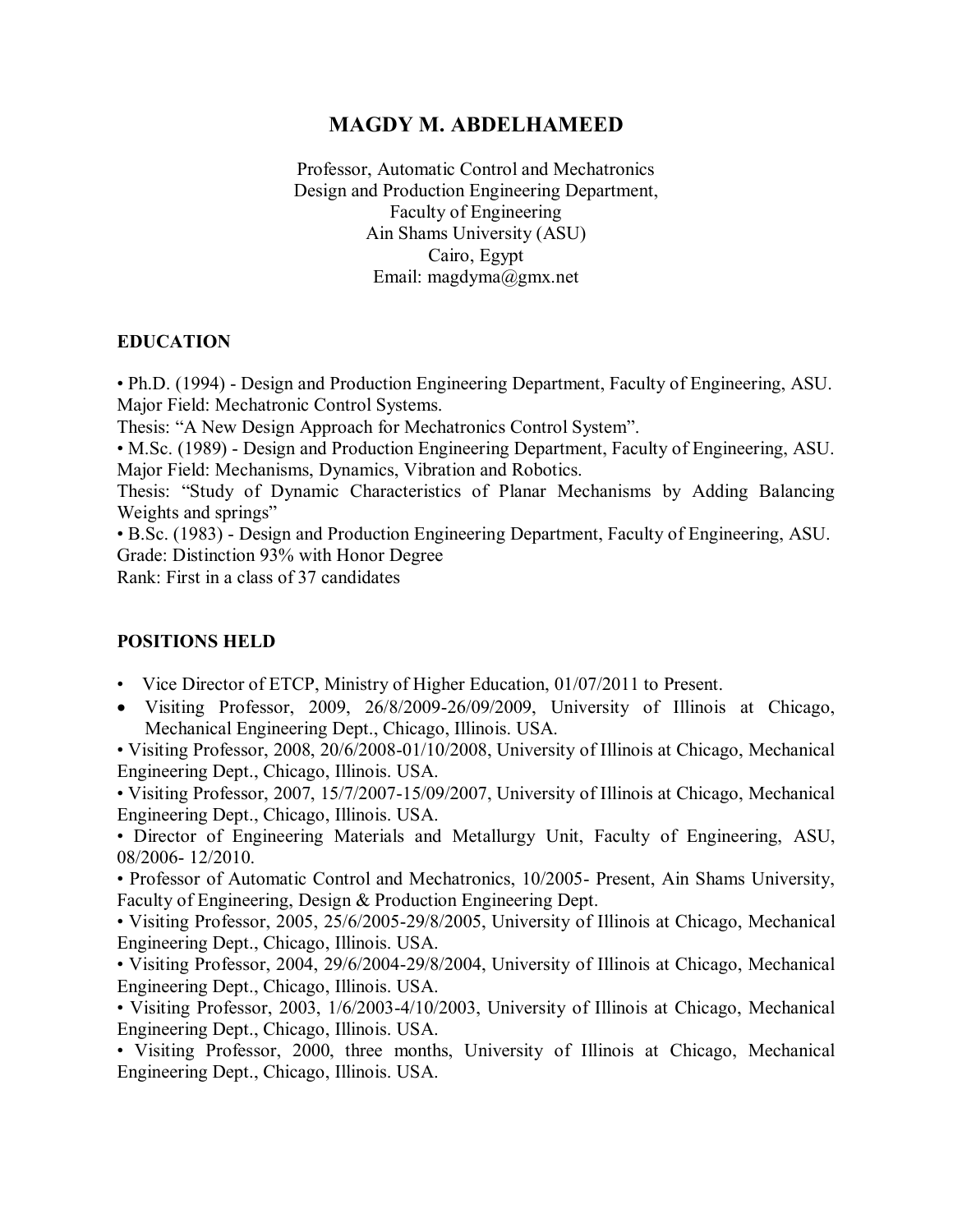• Associate Professor, 8/2000-10/2005, Ain Shams University, Faculty of Engineering, Design and Production Engineering Dept.

• Visiting Professor, 1999, four months, University of Illinois at Chicago, Mechanical Engineering Dept., Chicago, Illinois. USA.

• Assistant Professor of Mechanical Engineering, 5/1994- 8/2000, Ain Shams University, Faculty of Engineering, Design & Production Engineering Dept.

• Teaching Assistant, 1989-1994; Ain Shams University, Faculty of Engineering, Design and Production Engineering Dept.

• Demonstrator, 1985-1989; Ain Shams University, Faculty of Engineering, Design and Production Engineering Dept.

## **HONORS, AWARDS and PROJECTS**

• Joint European Projects, TEMPUS, MEDA 2004 Curriculum Development, "Curricula Development for a New Mechatronics B.Sc. Major", 09/2005-09/2008, 474,240.00Euro, Coordinator.

• Project Award from the US-Egypt Science and Technology Joint Fund in cooperation with the US National Science Foundation and Egyptian Ministry of Scientific Research under Project INF9-001-007, 7/2005-7/2008, \$58,335.00, Egyptian Principal

Investigator: "Diagnosis and Maintenance of Relay Ladder Logic Programs and PLC Ladder Diagrams Using Artificial Neural Networks".

• Project Award from the US-Egypt Science and Technology Joint Fund in cooperation with the US National Science Foundation and Egyptian Ministry of Scientific Research under Project OTH5-014-001 (7/2002-7/2005): "Design, Fabrication and Intelligent Control of Nanometric Precision Positioning Devices".

- Egyptian Government Academic Mission (2/99-6/99).
- Scholarship, Egyptian Government (9/75-5/78).
- Scholarship, Egyptian Government (9/78-5/83).
- Ideal Student Prize, ASU, Hostel House (1983).
- Postdoctoral Academic Mission, Egyptian Government (1998).

### **RESEARCH INTERESTS**

Motion Control, Mechatronics, Nanotechnology, Applications of Artificial Intelligence in Control, Discrete Event System Control, Robotics and Automation, Hydraulic and Pneumatic Control, Robot Vision.

### **RESEARCH SUPERVISION**

Supervisor of 12 M.Sc. Postgraduates and Four Ph.D. postgraduates. The area of research lies in the Mechatronics, Control, Discrete Event Systems and Automation of Industrial Manufacturing Systems.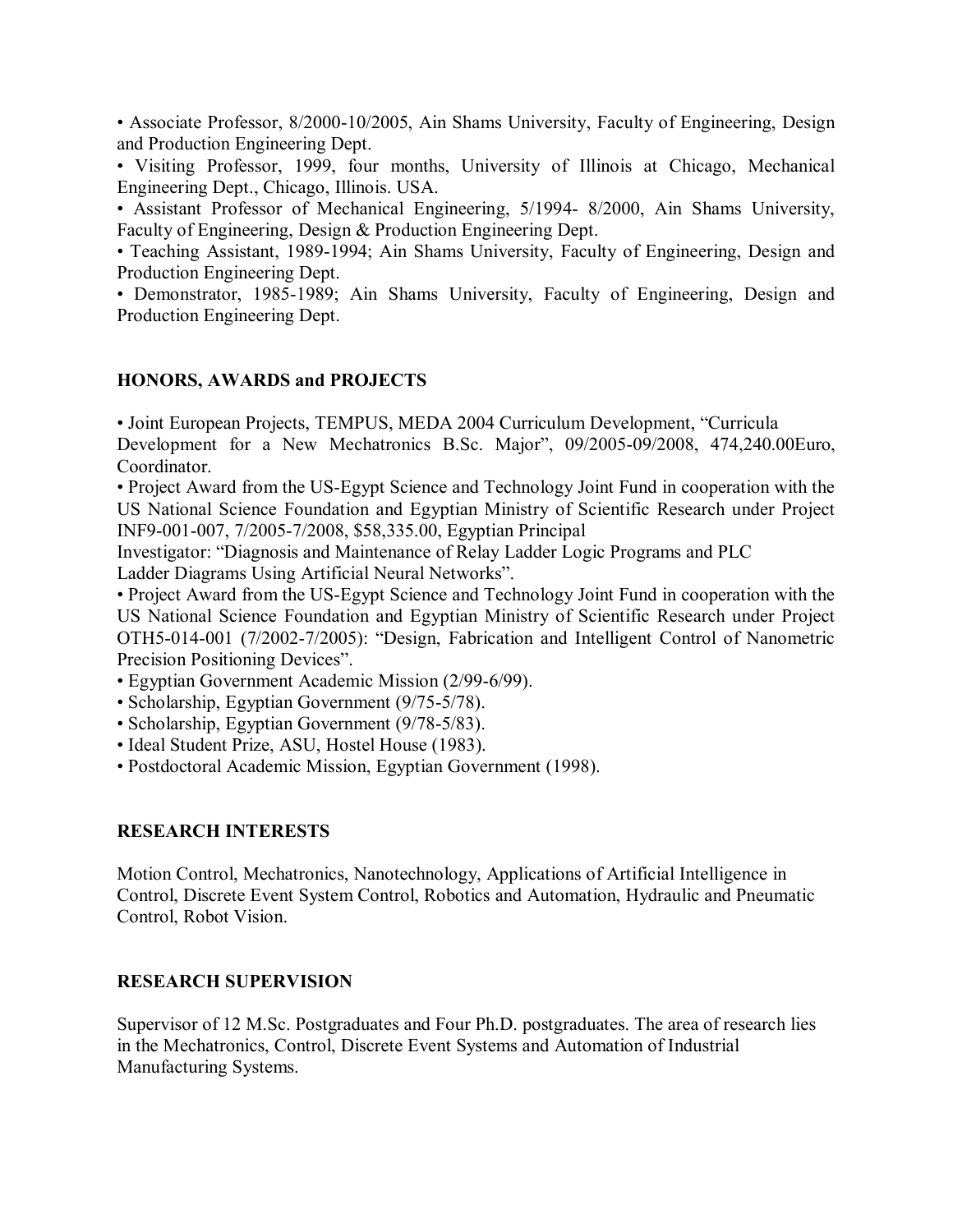## **PUBLICATIONS**

### **I. Published International Journal Papers:**

- Mostafa Abdelaziz, Magdy M. Abdelhameed, Farid A. Tolbah. "A Hybrid Fuzzy Robust Control for Piezoelectric Actuators." J Am Sci , 2012;8(12):483-489]. (ISSN: 1545-1003).
- M.A. ElHakim a, M.D.Abad b, M.M.Abdelhameed a, M.A.Shalaby a, S.C.Veldhuis "Wear behavior ofsome cuttingtool materials in hard turning of HSS" Tribology International J., 44, (2011), 1174–1181.
- Abdelhameed, M.A, Darabi, H., "Neural network Based Design of Fault-Tolerant Controllers for Automated Sequential Manufacturing Systems" International Journal of Mechatronics, Vol. 19, pp. 705–714, 2009.
- Ahemd El-Betar, Magdy M. Abdelhameed, Ahmed El-Assal and Roubi Abdelsatar, "Fault Diagnosis of a Hydraulic Power System Using an Artificial Neural Network" JKAU: Eng. Sci., Vol. 17 No. 1, pp: 117 – 137, (2006A.D. /1427 A.H.)
- Abdelhameed, M. M., "Enhancement of Sliding Mode Controller by Fuzzy Logic", Accepted to be published in the International Journal of Mechatronics, 2005.
- Abdelhameed, M. M., Pinsopon, U., Cetinkunt, S., "Adaptive Learning Algorithm For Cerebellar Model Articulation Controller", International Journal of Mechatronics, Vol. 12, pp. 859-873, 2002.
- Abdelhameed, M.M., Tolbah, F. A, "Design and Implementation of a Flexible Manufacturing System Using Neural Network"; Intern. Journal of Flexible Manufacturing Systems, Vol. 14, No. 3, pp. 263-280, July 2002.
- Abdelhameed, M.M., Tolbah, F. A, "A Recurrent Neural Network Based Sequential Controller for Manufacturing Automated Systems", Int. Journal of Mechatronics, Vol. 12, pp. 617-633, 2002.
- Abdelhameed, M.M, "Adaptive Neural network Based Control for Robots" Inter. Jour. of Mechatronics, Vol. 9, No. 2, pp. 147-162, March 1999.

## **II. Published Local Journal Papers:**

- *A.Bayoumi, M.A.Abdelaziz, Magdy M.Abdelhameed" Modeling and Simulation of Hybrid* PV/Thermal Solar System", Engineering Research Journal, Helwan University, Vol. 138, pp.M34-M44, June 2013.
- El-Gindy, A.M., Abdelhameed, M.M., Baiomy, M.A., and Mosa, S. A., "Design of mechanical system hooked with threshing machines to convert rice straw into bales to reduce pollution of environment" Journal of Environmental Science, Vol. (14), No. (3), pp.127-137, June 2007.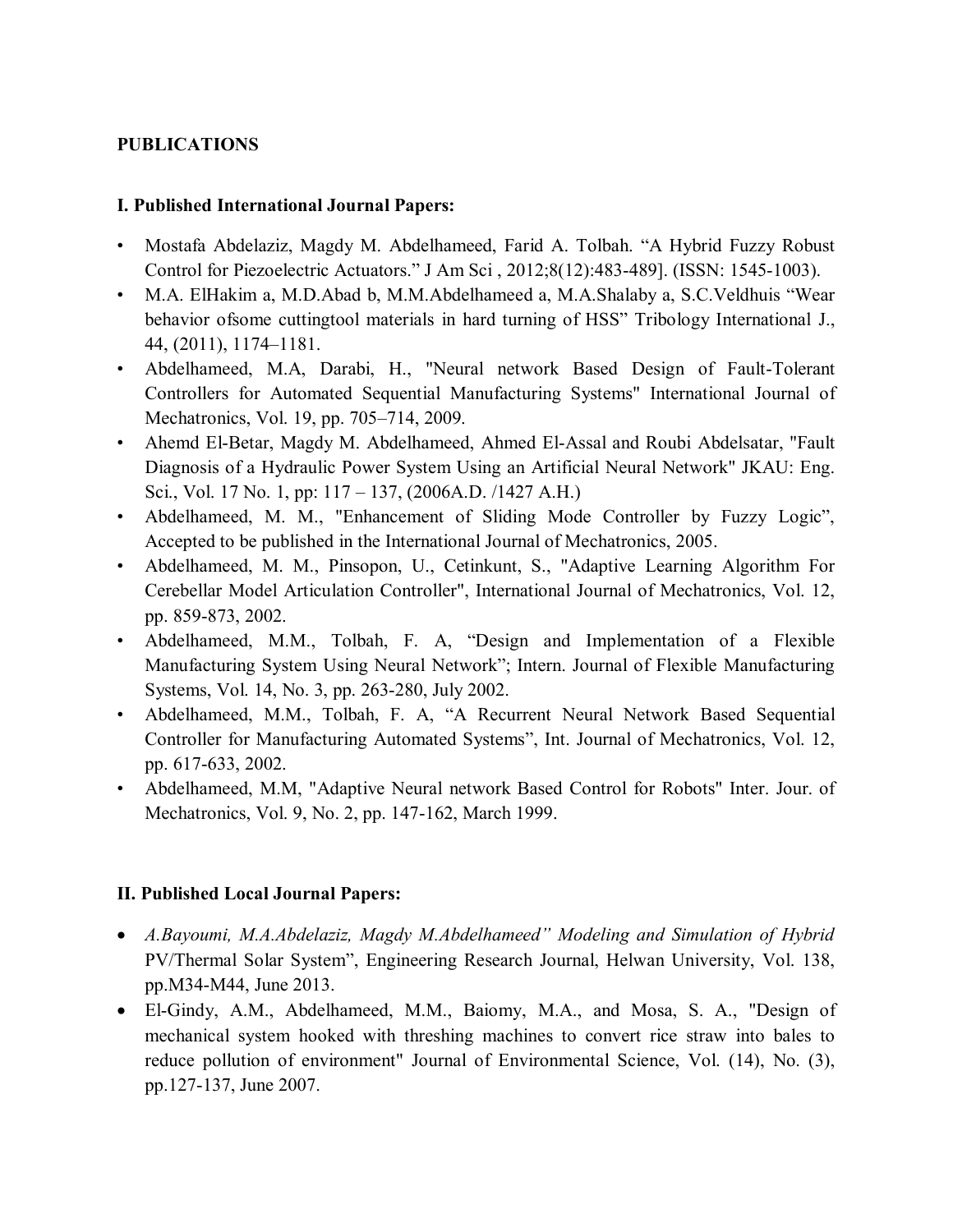- Bopearatchy, N., Cetinkunt, S., Abdelhameed, M.M., "Control of a nano-positioning mechanism with application to direct nano-machining of MEMS," Scientific Bulletin, Faculty of Engineering, Ain Shams University, Vol. 40, No. 1, pp. 663-676, March, 2005.
- Abdelhameed, M.M., "Fault-tolerant control based on neural networks for discrete event manufacturing systems," Scientific Bulletin, Faculty of Engineering, Ain Shams University, Vol. 2, No. 40, June, 2005.
- Tolbah, F.A., Abdelhameed, M.M., Awad, M.I, "Analysis and control of a hybrid robotbased machine table," Scientific Bulletin, Faculty of Engineering, Ain Shams University, Vol. 2, No. 40, June, 2005.
- Abdelhameed, M.M., "Intelligent control of a time and event driven discrete manufacturing system," Scientific Bulletin, Faculty of Engineering, Ain Shams University, Vol. 39, No. 2, pp. 713-728, June 2004.
- Atia, M.R., and Abdelhameed, M.M., "Design and implementation of a friction compensator based on Cerebellar model articulation controller neural network," Scientific Bulletin, Faculty of Engineering, Ain Shams University, Vol. 39, No. 3, pp. 853-867, Sept. 2004.
- Abdelhameed, M.M., Tolbah, F.A., "Real time motion planning and control of a nonholonomic system," Scientific Bulletin, Faculty of Engineering, Ain Shams University, Vol. 38, No. 3, pp. 519-534, September 2003.
- Tolbah, F.A., Abdelhameed, M.M., Elbetar, A., Hamdy, H., "Artificial neuro-Petri net and its application to the design of a controller for a discrete event flexible manufacturing system," Scientific Bulletin, Faculty of Engineering, Ain Shams University, Vol. 39, No. 4, Dec. 2004, pp. 577-592.
- Tolbah, F.A., Abdelhameed, M.M., Elbetar, A., Hamdy, H., "Dynamic Petri net based discrete event controller," Scientific Bulletin, Faculty of Engineering, Ain Shams University, Vol. 38, No. 4, pp. 757-775, Dec. 2003.
- Abdelhameed, M.M., Tolbah, F. A, "Recurrent Neural Network Based Sequential Controller for Manufacturing Systems", Sci. Bull. Fac. Eng. Ain Shams Univ. Vol. 34, No. 4, pp. 689-703, Dec. 1999.
- Abdelhameed, M.M., Pinspon, U., Cetinkunt S., "Adaptive Learning Algorithm for Cerebellar Model Articulation Controller Neural Network Based Hybrid-Type Controller (Part I)", Sci. Bull. Fac. Eng. Ain Shams Univ. Vol. 34, No. 4, pp. 659-674, Dec. 1999.
- Abdelhameed, M.M., Pinson, U., Cetinkunt S., "Adaptive Learning Algorithm for Cerebellar Model Articulation Controller Neural Network Based Hybrid-Type Controller (Part II)", Sci. Bull. Fac. Eng. Ain Shams Univ. Vol. 34, No. 4, pp. 675688, Dec. 1999.
- Abdelhameed, M.M., "A Sigmoid Shape Variation Neural Network Controller for the Tracking of Rigid Manipulators", 5th Inter. Conf. on Prod. Eng. And Design for Dev., Cairo- Egypt, (PEDD 5) Proceedings, pp. 39-51, April 1998.
- Abdelhameed, M.M., Doghiem, H.N., " Robust Adaptive Control for Hydraulic Robots", Sci. Bull. Fac. Eng. Ain Shams Univ. Vol. 30, No. 4, pp. 189-202, Dec. 1995.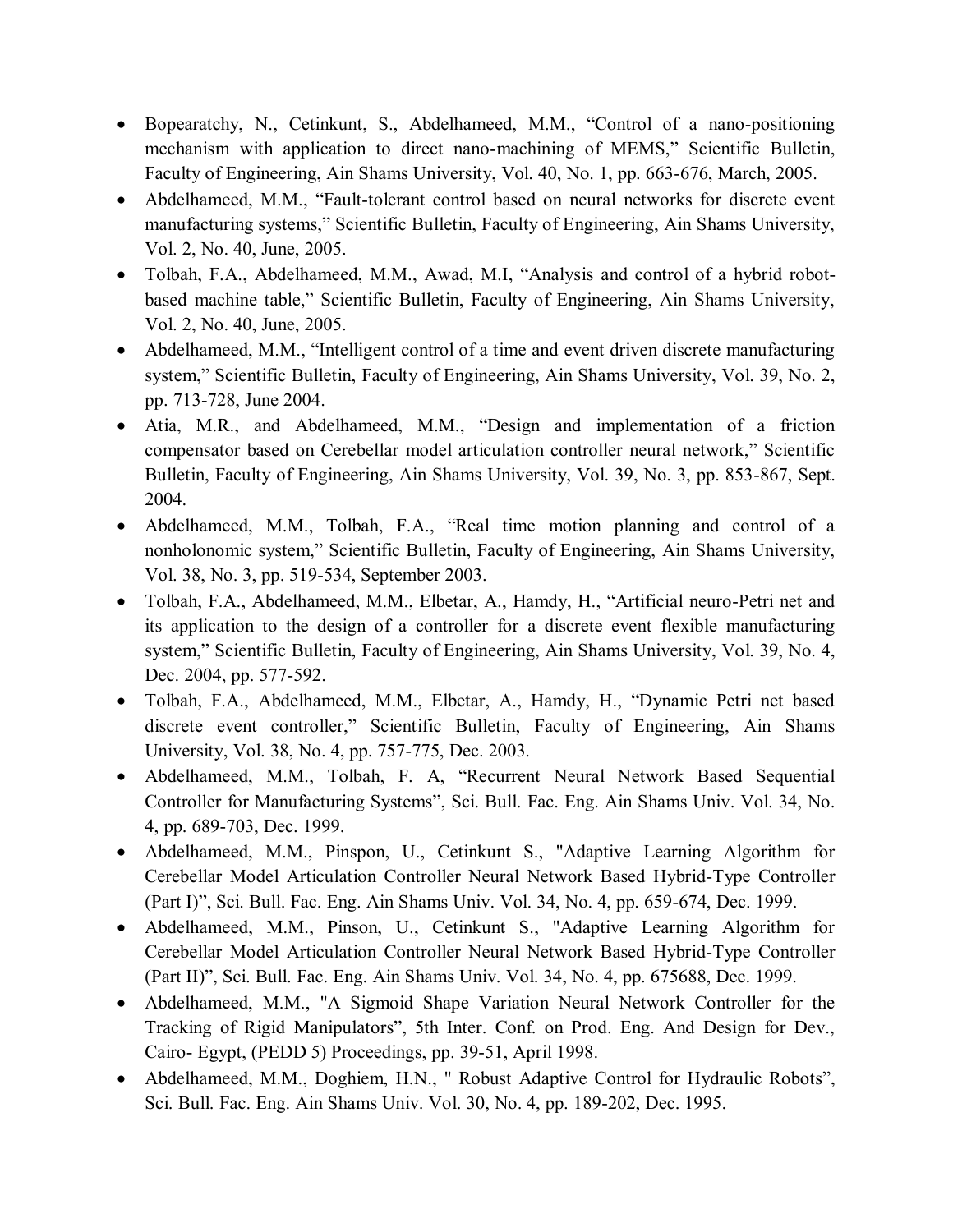Senbel, H.A., Abdelhameed, M.M. and Ebied, S.J. "Flexible Feed Control System For Producing Predefined Shapes By Electrochemical Machining" Scientific Bulletin, Fac. Eng., Ain Shams University, Vol.30 No. 4, pp235-246, Dec.1995

## **III. Published Conference Papers:**

- Anwar Sahbel1\*, Naggar Hassan2, Magdy Abdelhameed2 and Abdelhalim Zekry , "Experimental Performance Characterization of Photovoltaic Modules Using DAQ"
- TerraGreen 13 International Conference 2013 -Advancements in Renewable Energy and Clean Environment.
- Farid A. Tolbah \*, Magdy M. Abdelhameed \*\*, Ahmed Ramadan, "Control of Industrial Servo System in Presence of Motor-Load Inertia Mismatch using µ-synthesis", Military Technical College, Kobry El-Kobbah, 8th International Conference on Electrical Engineering,ICEENG 2012, Military Technical College,Kobry El-Kobbah Cairo, Egypt
- S. Elharouny , A. M. Youssef , M. Y. Zakaria , M. M. Abdel-Hameed , " Procedures for Mathematical Modeling for Small Unmanned Aerial Vehicles" 15th International Conference
- On Applied Mechanics and Mechanical Engineering, May, 29 31, 2012, Military Technical College.Kobry El-Kobbah,,Cairo, Egypt
- Mostafa Abdelaziz, Magdy M. Abdelhameed, Farid A. Tolbah. "A Hybrid Fuzzy Robust Control for Piezoelectric Actuators." J Am Sci 2012;8(12):483-489]. (ISSN: 1545-1003).
- M.M. Abdelhameed1, Mohamed Abdelaziz2 and Shady. A. Maged, "POSITION CONTROL OF HYDRAULIC CYLINDER AT DIFFERENT PATTERNS OF LOAD" AL-AZHAR ENGINEERING TWELFTH INTERNATIONAL CONFERENCE, December 25-27, 2012.
- Abdelhameed, M.M., Abbas, H.M.; Awad, M.A; Sabry, A.M. "Visual Sensory System for a Movable Platform Pose" Computer Engineering & Systems (ICCES) Seventh International Conference on 27-29 Nov. 2012, 49 – 54.
- Elkady, M., Elmarakbi, A., Saleh, M., Abdelhameed, M.M., Bawady, A., "Continuous Variable Valve Timing Control System for Model Spark Ignition Engine", 12th EAEC European Automotive Congress, Bratislava, June 29 to July 1, 2009.
- Tolbah, F. A., Abdelhameed, M. M. and Awad, M., "Mechatronics approach for the design of a parallel robot based machine tool platform" 7th International Conference on Production Engineering and Design for Development, Cairo-Egypt, (PEDD7) Proceedings, pp.53-72, February 7-9, 2006.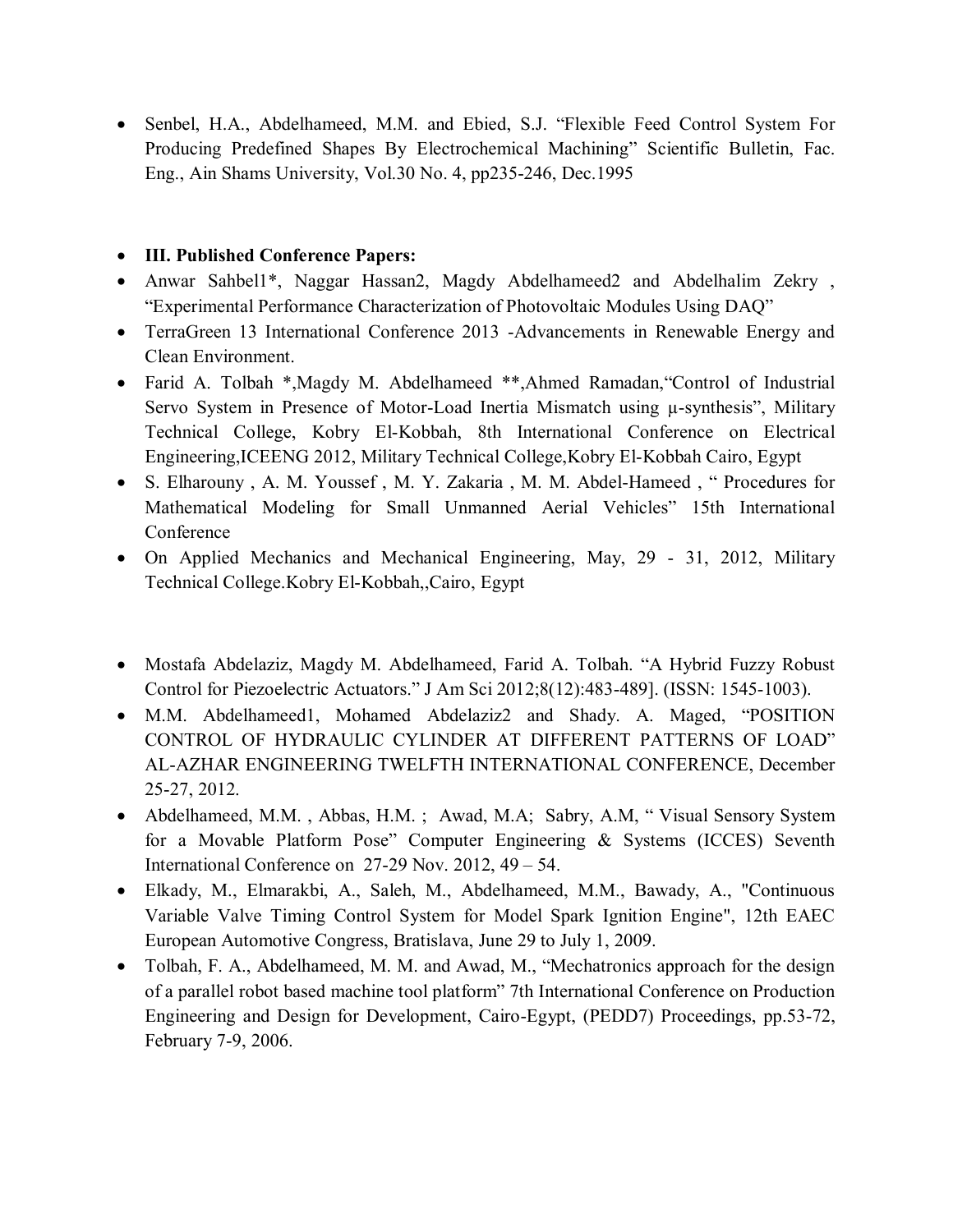- Abdelhameed, M.A, Darabi, H., "Diagnosis and Debugging of Programmable Logic Controller Control Programs by Neural Networks" IEEE Conference on Automation Science and Engineering, August 1 & 2, 2005 Edmonton, Canada.
- Abdelhameed, M.M. "Fuzzy Logic Based-Neural Network Used in Industry- Review Paper", Higher Education ministry, Promotion Committee for Design and Production, pp. 1- 15, May 2000.
- Abdelhameed, M.M., Pinspon, U., Cetinkunt S., "Adaptive Learning Algorithm for Cerebellar Model Articulation Controller Neural Network Based Hybrid-Type Controller (Part I)", ASME conf, Dynamics, Acoustics and Simulations DAS 2000, DE-Vol. 108/DSC-Vol. 68, edited by Ray P.S.Han, K.H. Lee and Albert C.J. Luo,
- $\bullet$  ISBN 0-7918-1928-0.
- Abdelhameed, M.M., Pinson, U., Cetinkunt S., "Adaptive Learning Algorithm for Cerebellar Model Articulation Controller Neural Network Based Hybrid-Type Controller (Part II)", ASME conf, Dynamics, Acoustics and Simulations DAS 2000, DE-Vol. 108/DSC-Vol. 68, edited by Ray P.S.Han, K.H. Lee and Albert C.J. Luo, ISBN 0-7918- 1928-0.
- Abdelhameed, M.M., "A Sigmoid Shape Variation Neural Network Controller for the Tracking of Rigid Manipulators", 5th Inter. Conf. on Prod. Eng. And Design for Dev., Cairo- Egypt, (PEDD 5) Proceedings, pp. 39-51, April 1998.

# **TEACHING EXPERIENCE**

Mechatronics, Automatic Control, Mechanical Vibration, Vibration Monitoring and Maintenance, Computer Integrated Manufacturing, Modeling and Simulation, Theory of Machine, Mechanics of Machines, Instrumentation and Control. Computer-aided Manufacturing (CAM), Computer-integrated Manufacturing (CIM), Engineering Drawing, Machine Drawing, Electrical Drawing, Hydraulics and Pneumatics, Servo-mechanisms, AutoCAD, Optimal Control.

# **PRACTICAL EXPERIENCE**

• Executive Consultant at Roshdy Metal Industry Corp. (1994 - Present)– Design, Construction and Maintenance of Metal Production Lines

• Consultant at the Egyptian Company for Industry Support (1997-1998) - Design of Industrial Parks.

• Consultant at the Egymatic Design Center (1997-1998) - Design of Irrigation Gates. •

Consultant at Egyptalom (1996) – Commissioning of Aluminum Rolling Line.

• Consultant at Amon crop for contracting (1996) – Programming and operating two fully automated Incinerators in Military Factory 200.

• Consultant at Arab Dar for Consultation in Kuwait (1997-Present)– Training courses for Kuwait Oil Company (KOC) and KPC, Elahmady, Kuwait.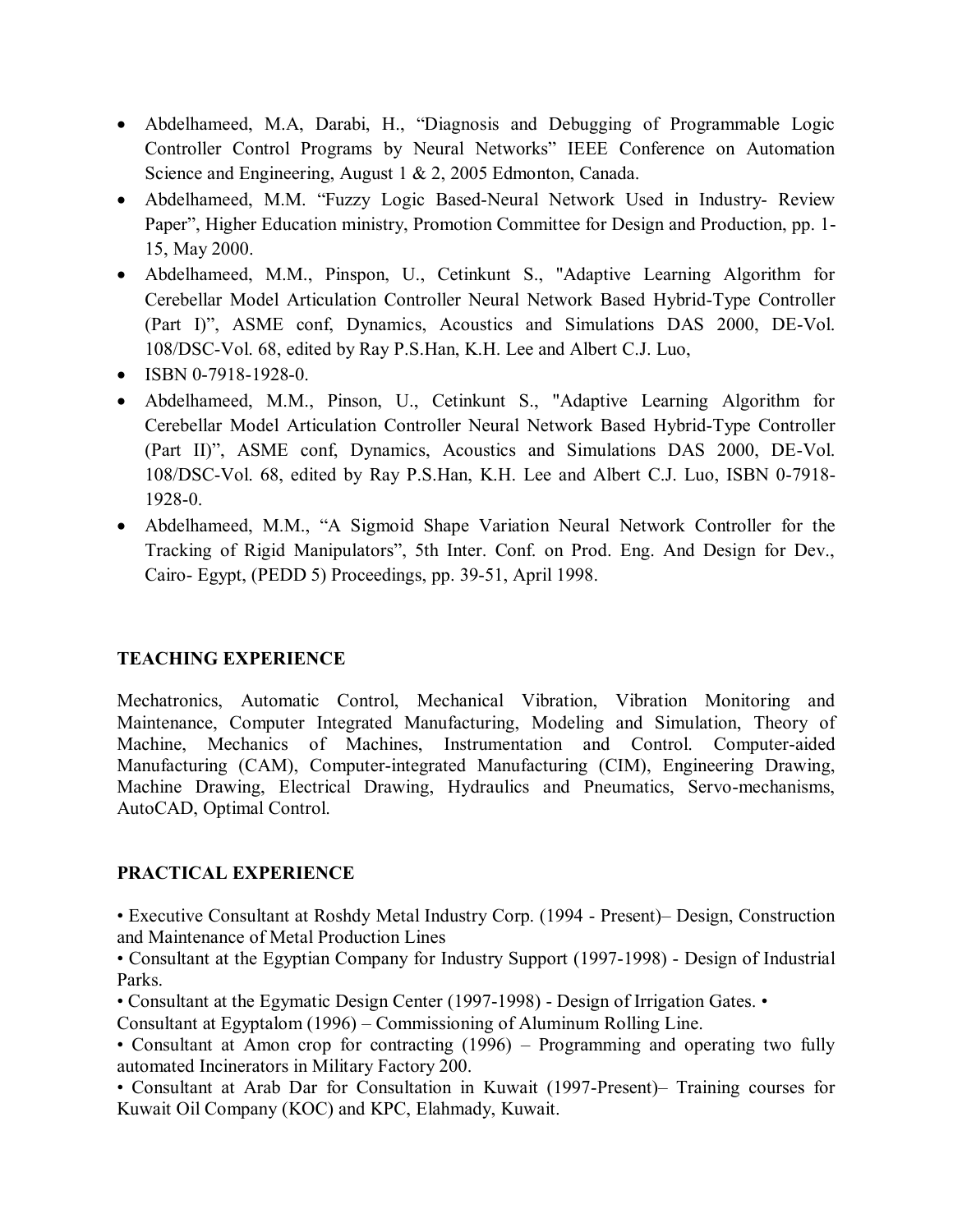• Technical Consultant to Roads and Transportation Dept. in Kalubia (1997- Now).

• Consultant at Elsalam Canal Project (Maintenance, Mechanical equipments and vibration measuring instrumentation) –First and second stages, Domiat, 1997-2000.

• Consultant at Joint Operations, Saudi Arabian Texaco Inc and Kuwait Oil Co. Corp, Saudi & Kuwait. (1998- Present)

• Consultant at Kuwait Petroleum Corporation / PTC

• Consultant at Semadco, Talkha - Vibration analysis of boilers #1, 2,and 3 (2/2000).

• Consultant at Alkorimat Electrical Power Generation, Elkorimat, Ministry of Electricity, Maintenance and Vibration Assessment of Units #1 and 2 (10/2000).

• Consultant at Egyptian Society of Engineers (Mechanical Vibration branch)(2000- Present)

• Consultant at EuroMaTech- Dubai. UAE (1998-Present)

• Consultant at Egyptian Higher Ministry of Education (Mechatronics, Mechanical Vibration and Control (9/2001- Present)

• Consultant at GTC, Riyadh, Saudi Arabia for some training courses in SCECO (12/2003- Present)

• Consultant at STC (Prof. Galal Elsyyad), Jeddah, Saudi Arabia for some training courses in SCECO (08/2004-Present)

• Consultant at STC (Inma Kingdom), Dammam, Saudi Arabia for some training courses in SCECO (10/2006-Present)

### **TRAINING COURSES**

-Pneumatics and Hydraulics,

-Automatic Control,

-Process Control,

-Tuning of Process Controllers,

-Programmable Controller,

-Instrumentation and Data Acquisition System,

-Balancing of Mechanical Components and Equipment,

-Vibration Monitoring,

-Vibration Monitoring and Shaft Alignment,

-Shaft Alignment and Vibration Analysis,

-Fault Diagnosis using Mechanical Vibration,

-Gas Compressor

- Basic AutoCAD,

-Advanced AutoCAD,

-Reading Schematics and Symbols,

-Rotating Equipment,

-Pumping systems Design,

-Machinery Failure Analysis and Prevention,

-Bearing,

-Mechanical Seals,

-Shaft Alignment,

-Alignment and Balancing,

-Fire Fighting,